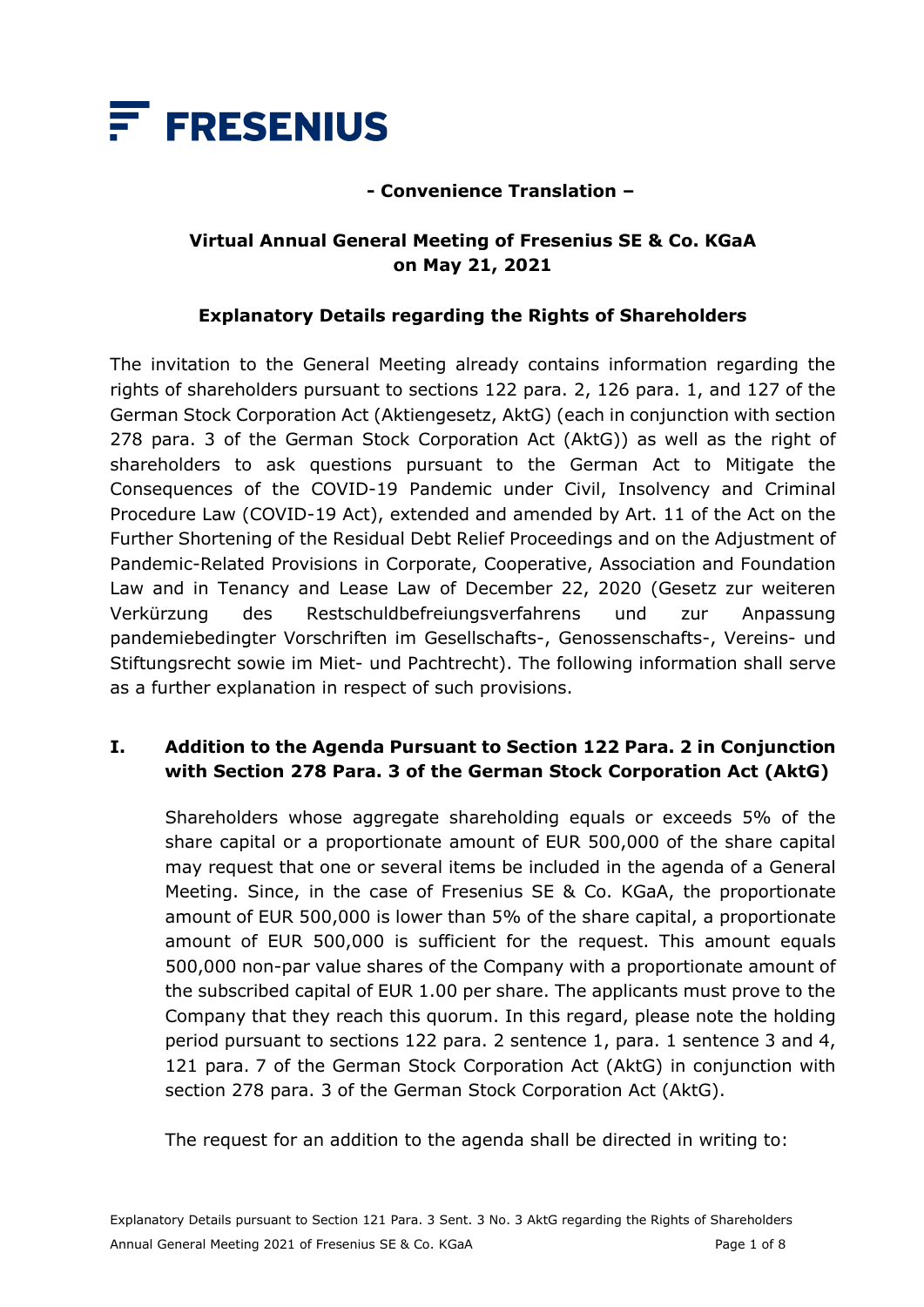

Fresenius SE & Co. KGaA The Management Board of the General Partner Fresenius Management SE Attn. Dr. Sebastian Biedenkopf Else-Kröner-Straße 1 61352 Bad Homburg v.d.H.

The request must be received by the Company at the above-mentioned address at least 30 days prior to the General Meeting. Thus, the last permissible day of receipt is April 20, 2021, 24:00 CEST (= 10 p.m. UTC). Each new item must be substantiated or accompanied by a proposal for resolution.

Additions to the agenda which are to be published and have not already been published together with the convening notice will be published in the Federal Gazette (*Bundesanzeiger*) without undue delay following the receipt of the request and transmitted for publication to such media which are reasonably expected to disseminate the information in the entire European Union. Such additions to the agenda  $-$  as well as the admissible request for an addition itself – are also published on the Company's website, [https://www.fresenius.com/annual-general-meeting.](https://www.fresenius.com/annual-general-meeting)

These shareholder rights are based on the following provisions of the German Stock Corporation Act (AktG) (excerpts):

Section 122 para. 1 and para. 2 of the German Stock Corporation Act (AktG)

- (1) A general meeting shall be convened if shareholders having an aggregate shareholding amounting to one-twentieth of the share capital request this in writing, stating the purpose and the reasons therefor; the request shall be directed to the Management Board. The articles of association may provide that the right to request calling of a general meeting shall require a different form and the holding of a lower portion of the share capital. Persons submitting a request must prove that they have held the shares for at least 90 days before the date the request is received and that they hold the shares until the Management Board decides on the request. Section 121 para. 7 shall be applied accordingly.
- (2) In the same way, shareholders with an aggregate shareholding of one-twentieth of the share capital or the proportionate amount of EUR 500,000 may request that items be put on the agenda and be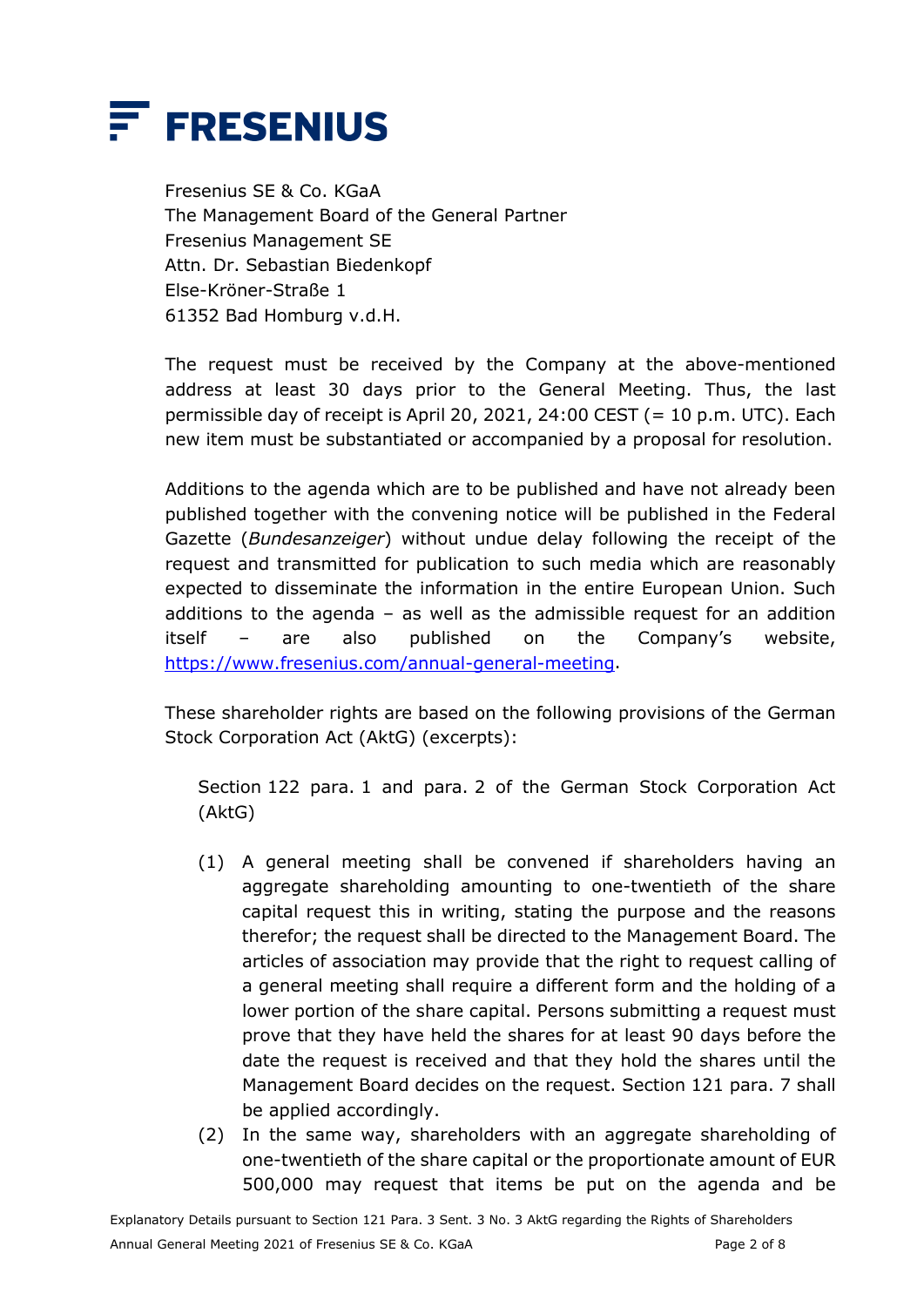

published. Each new item must be substantiated or accompanied by a proposal for resolution. The request within the meaning of sentence 1 must have been received by the company at least 24 days, and in the case of listed companies at least 30 days, prior to the general meeting; for the purpose of calculating the above time period, the day of receipt shall not be counted.

Section 121 para. 7 of the German Stock Corporation Act (AktG)

For periods and deadlines counted backwards from the date of the general meeting, the day of the general meeting shall not be included in the calculation. Any move from a Sunday, Saturday or public holiday to a preceding or subsequent business day shall not be possible. Sections 187 to 193 of the German Civil Code (BGB) shall not be applied accordingly. In case of non-listed companies, the articles of association may determine a different calculation of the period.

## **II. Motions and Election Proposals by Shareholders Pursuant to Secs. 126 para. 1 and 127 of the Stock Corporation Act (AktG) in Conjunction with Sec. 278 para. 3 of the Stock Corporation Act (AktG)**

Furthermore, shareholders can submit countermotions to Management Board and/or Supervisory Board proposals regarding items on the agenda as well as election proposals to elect Supervisory Board members or auditors. Countermotions (including reasons) and election proposals are to be sent exclusively to

Fresenius SE & Co. KGaA Investor Relations & Sustainability Else-Kröner-Straße 1 61352 Bad Homburg v.d.H. Fax no.: +49 6172 / 608 2488 Email: ir-fre@fresenius.com

We will publish corresponding countermotions and election proposals of shareholders that are to be made accessible, including the name and residence/registered offices of the shareholder, as well as the reasons that are to be made accessible and, if applicable, supplemented in accordance with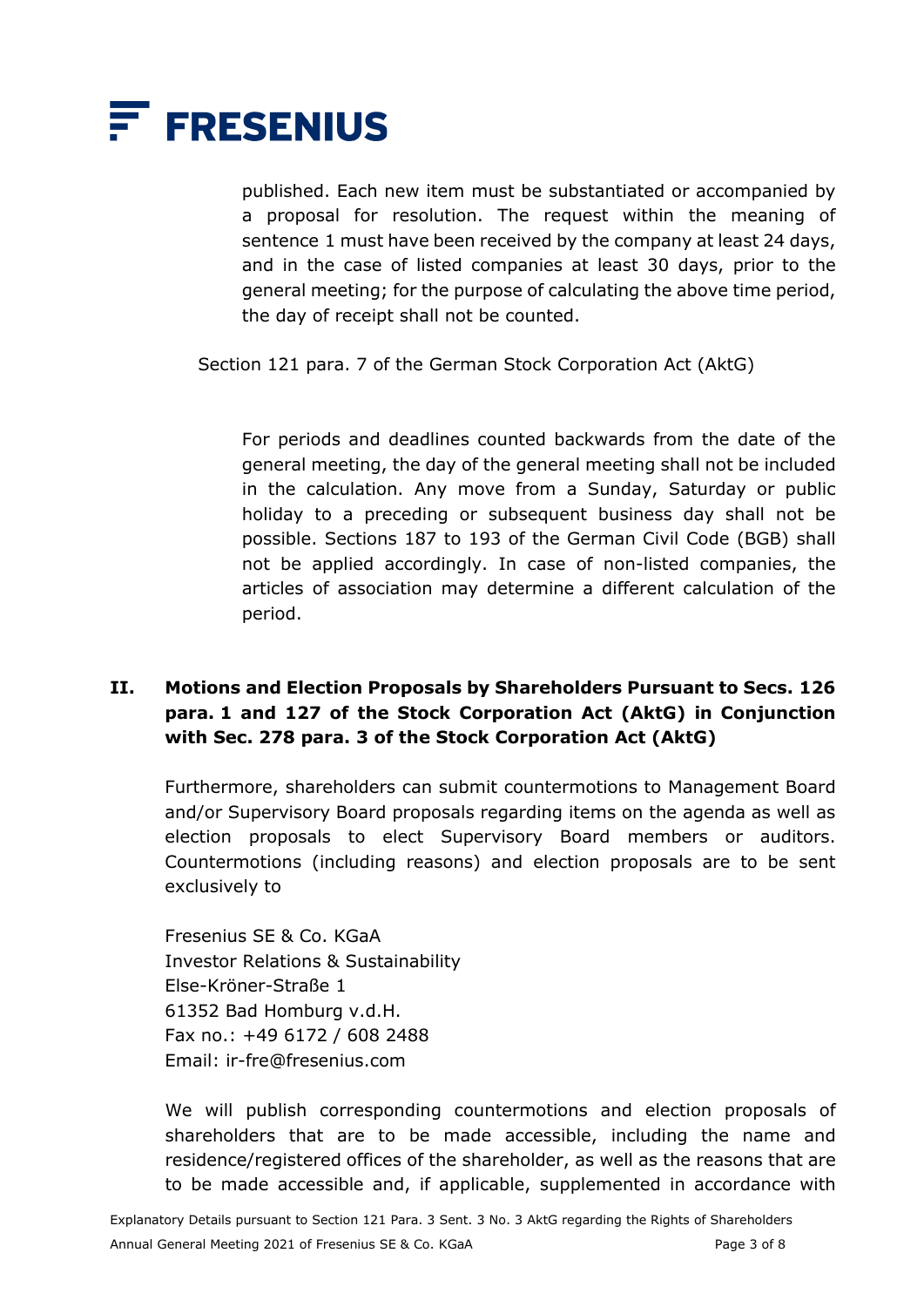

sec. 127 sent. 4 of the Stock Corporation Act (AktG), at the internet address <https://www.fresenius.com/annual-general-meeting> immediately following receipt. Countermotions and election proposals relating to the items on the agenda which are received at the above address by May 6, 2021, 24:00 CEST (= 10 p.m. UTC) will be taken into account. Any statements of opinion provided by Management will also be published at the above Internet address.

A counter motion and the grounds therefor do not need to be made available if one of the exclusions pursuant to section 126 para. 2 of the German Stock Corporation Act (AktG) in conjunction with section 278 para. 3 of the German Stock Corporation Act (AktG) exists. The provisions of section 126 para. 2 German Stock Corporation Act (AktG) read as follows:

- (2) A counter motion and the grounds therefore do not need to be made available where
	- 1. the Management Board would become criminally liable by reason of making available the counter motion and the grounds therefor,
	- 2. the counter motion would result in a resolution of the general meeting which is illegal or violates the articles of association,
	- 3. the grounds contain statements which are manifestly false or misleading in material respects or which are libellous,
	- 4. a counter motion of such shareholder based on the same facts has already been made available regarding a general meeting of the Company pursuant to section 125,
	- 5. the same counter motion of such shareholder on essentially identical grounds has already been made available pursuant to section 125 in respect of at least two general meetings of the company within the past five years and at such general meetings less than one-twentieth of the share capital represented voted in favour of such counter motion,
	- 6. the shareholder indicates that he will neither attend nor be represented at the general meeting, or
	- 7. the shareholder failed within the past two years at two general meetings to make or cause to be made on his behalf a counter motion communicated by him.

The statement of grounds do not need to be made available if it exceeds a total of 5,000 characters.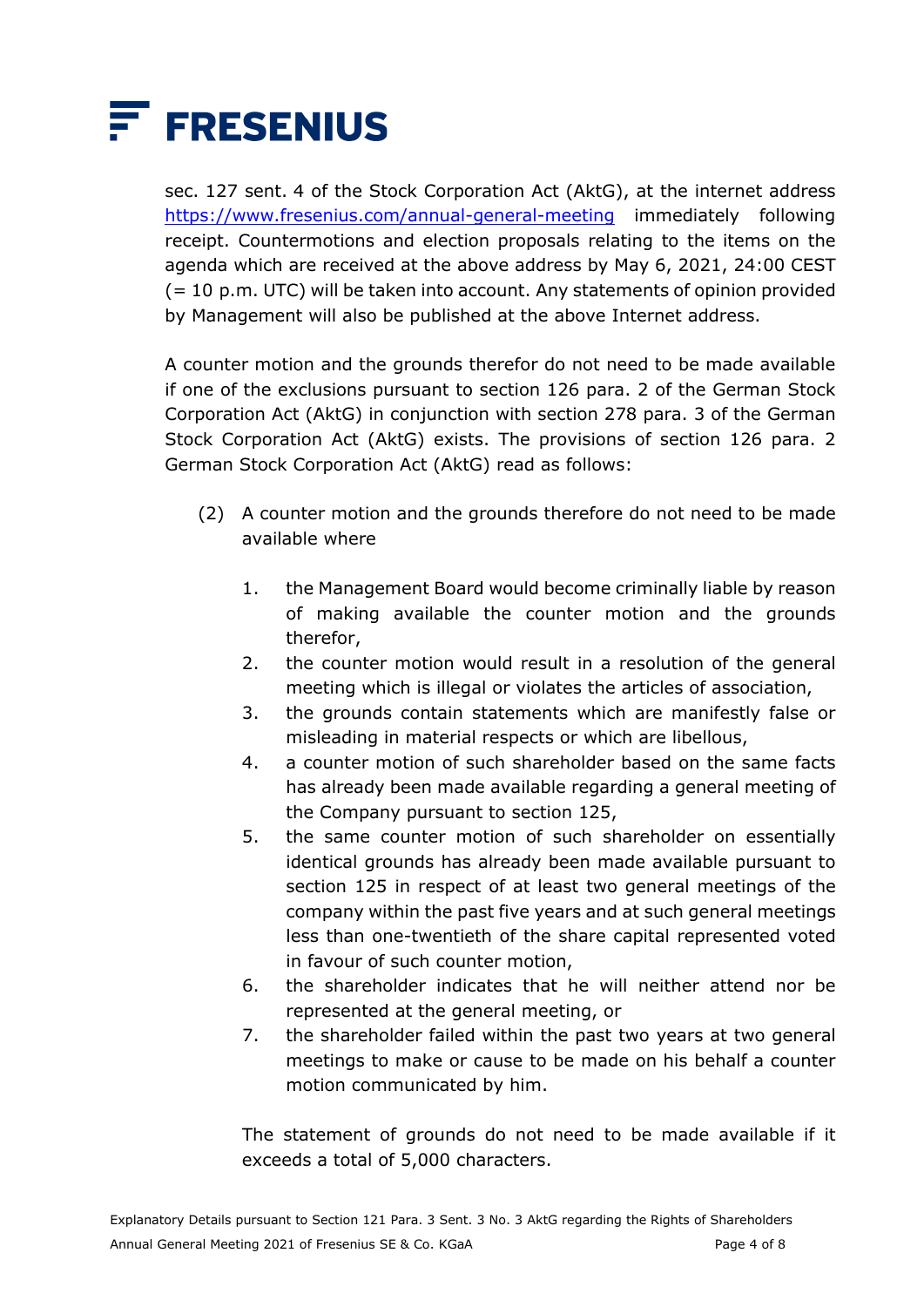

Pursuant to section 126 para. 3 of the German Stock Corporation Act (AktG) in conjunction with section 278 para. 3 of the German Stock Corporation Act (AktG) the general partner may combine several counter motions and their statements of grounds if several shareholders make counter motions in respect of the same subject matter to be resolved.

The above explanations apply accordingly to election proposals regarding a member of the Supervisory Board or an external auditor to be elected at the General Meeting (section 127 of the German Stock Corporation Act (AktG) in conjunction with section 278 para. 3 of the German Stock Corporation Act (AktG). Shareholders do not have to provide a statement of grounds for election proposals. Election proposals do not have to be made available in the cases provided for in section 126 para. 2 of the German Stock Corporation Act (AktG) and if they do not contain the information pursuant to section 124 para. 3 sent. 4 and section 125 para. 1 sent. 5 of the German Stock Corporation Act (AktG) in conjunction with section 278 para. 3 of the German Stock Corporation Act (AktG). Accordingly, an admissible proposal for the election of a natural person has to contain the name, the exercised profession and the place of residence of the nominee, in case of a proposal for the election of a company the corporate name and registered office (section 124 para. 3 sentence 4 of the German Stock Corporation Act (AktG) in conjunction with section 278 para. 3 of the German Stock Corporation Act (AktG). Furthermore, in case of an election of members of the Supervisory Board, information on their membership in other supervisory boards the constitution of which is required by law has to be added; information on their membership in comparable domestic and foreign supervisory bodies of business undertakings should be added (section 125 para. 1 sentence 5 of the German Stock Corporation Act (AktG) in conjunction with section 278 para. 3 of the German Stock Corporation Act (AktG).

Shareholder motions or election proposals which are to be made accessible pursuant to secs. 126, 127 of the Stock Corporation Act (AktG) shall be deemed to have been submitted to the Virtual Annual General Meeting pursuant to Art. 2 sec. 1 para. 2 sent. 3 of the COVID-19 Act if the identity of the shareholder making the motion or submitting the election proposal is duly verified and the same is registered for the Virtual Annual General Meeting.

The above shareholder rights are based on the following provisions of the German Stock Corporation Act (AktG) and of the COVID-19 Act (in addition to the provisions of section 126 para. 2 German Stock Corporation Act (AktG) which have already been cited above):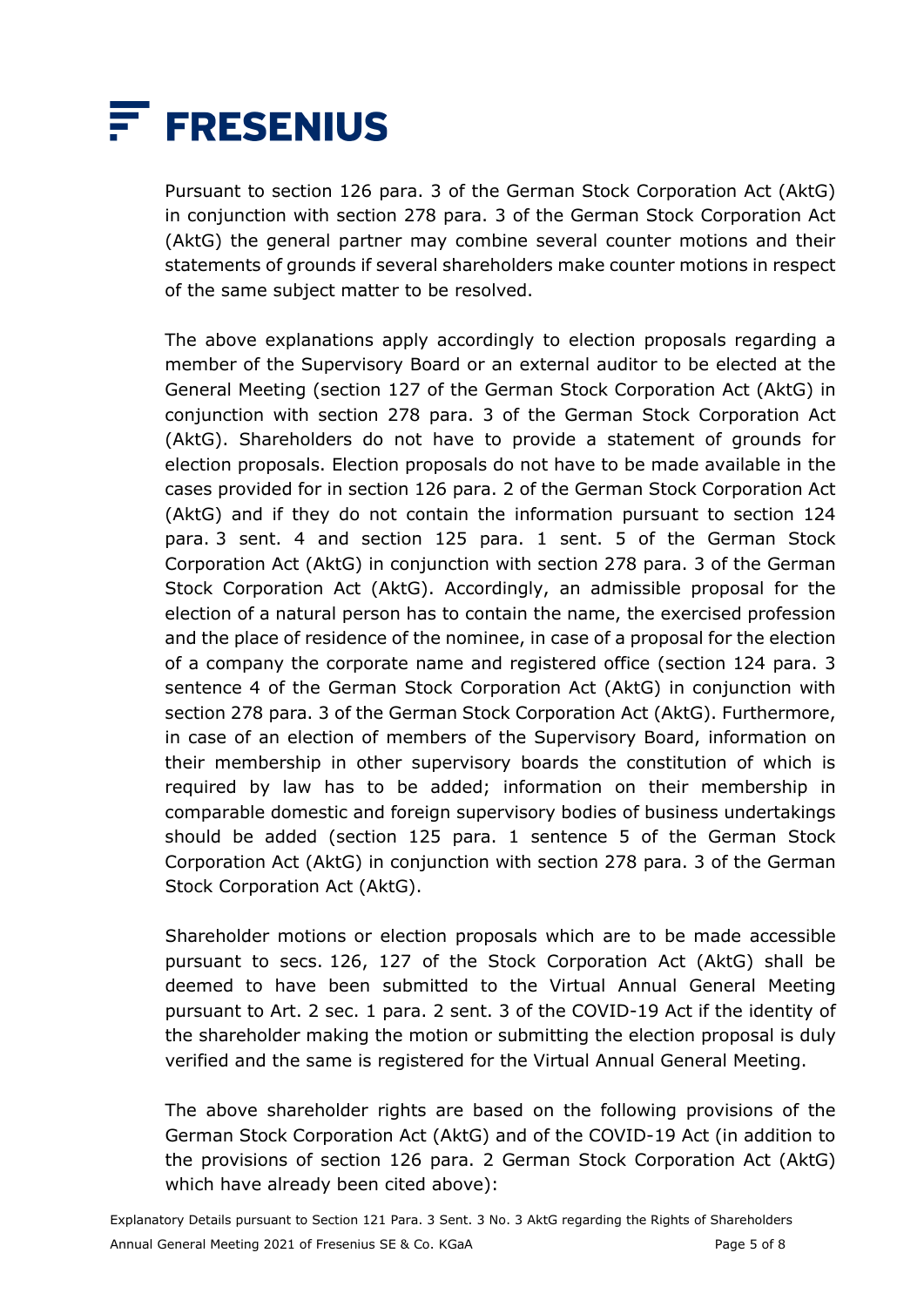

Section 126 para. 1 and 3 of the German Stock Corporation Act (AktG)

- (1) Motions by shareholders, including the shareholder's name, a statement of grounds for the motion and any comments of the Management, are to be made available to the relevant persons to be notified in accordance with section 125 para. 1 to 3 German Stock Corporation Act (AktG) under the conditions set forth therein, provided that the shareholder has sent to the relevant address stated in the convening notice a counter motion against a proposal of the Management Board and the supervisory board with respect to a particular item of the agenda, including a statement of grounds for the counter motion, no later than 14 days prior to the general meeting of the company. For the purposes of calculating such time period, the day of receipt shall not be counted. In the case of listed companies, the aforementioned information must be made available on the website of the company. Section 125 para. 3 shall apply mutatis mutandis.
- (3) If several shareholders make counter motions in respect of the same subject matter to be resolved, the Management Board may combine such counter motions and the respective statements of grounds.

Section 127 sentences 1 to 3 of the German Stock Corporation Act (AktG)

Section 126 shall apply analogously to a proposal by a shareholder for the election of members of the supervisory board or external auditors. Such proposal need not be substantiated. The Management Board is under no obligation to make available the proposal unless it contains the information required under section 124 para. 3 sentence 4 and section 125 para. 1 sentence 5.

Article 2 sec. 1 para. 2 sent. 3 of the COVID-19 Act:

(2) […]

Shareholder motions or election proposals which are to be made accessible pursuant to secs. 126, 127 of the Stock Corporation Act (AktG) shall be deemed to have been submitted to the virtual annual general meeting if the identity of the shareholder making the motion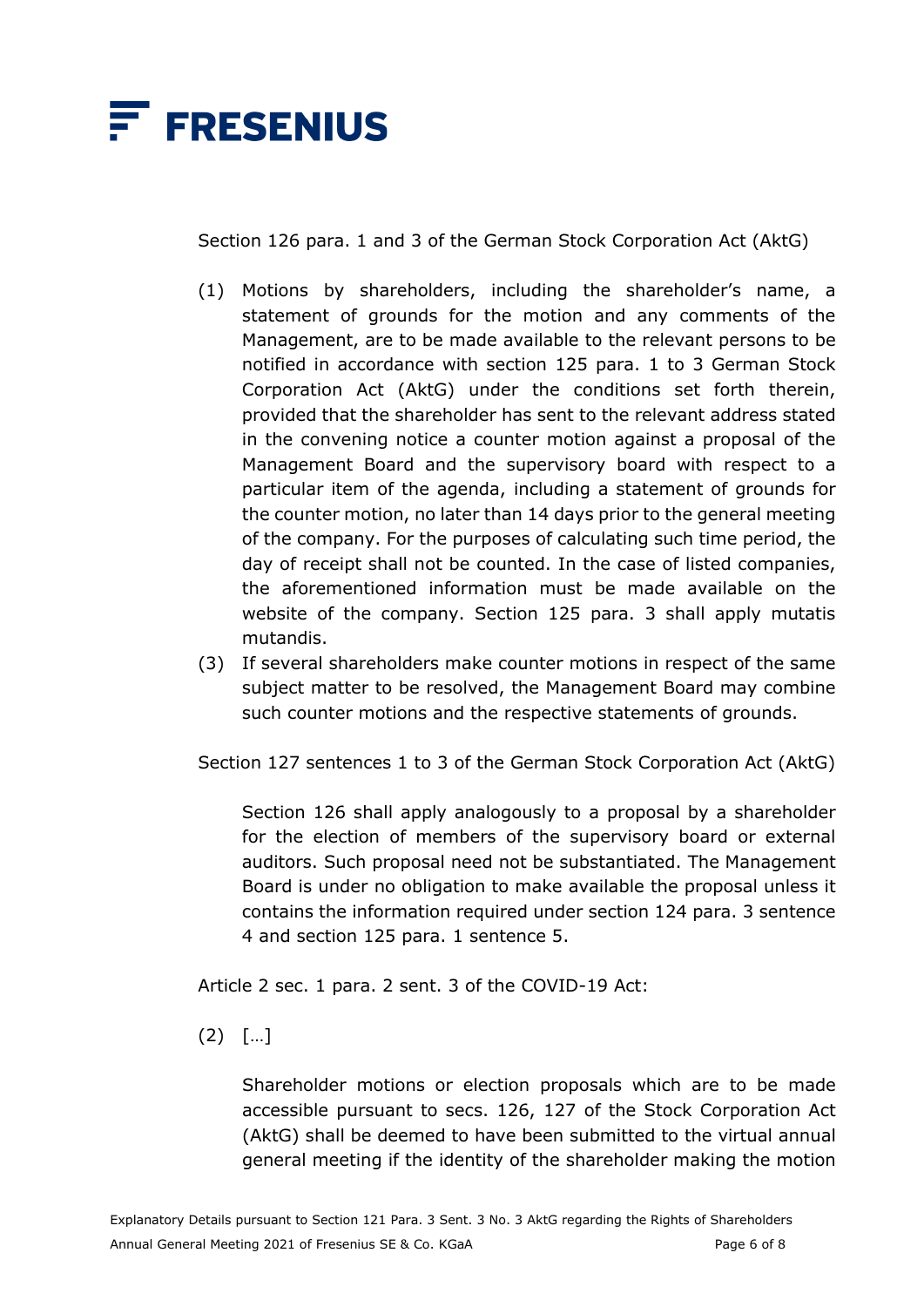

or submitting the election proposal is duly verified and the same is registered for the virtual annual general meeting.

#### **III. Right of Shareholders to Ask Questions**

Subject to correct registration for this year's Virtual Annual General Meeting, shareholders will be given the right to ask questions via electronic communication (Art. 2 sec. 1 para. 2 sent. 1 no. 3, sent. 2 of the COVID-19 Act).

With the consent of the Supervisory Board of Fresenius SE & Co. KGaA, the General Partner, Fresenius Management SE, has decided that questions must be submitted via electronic communication no later than one day prior to the Annual General Meeting (Art. 2 sec. 1 para. 2 sent. 2 half-sentence 2, para. 8 sent. 1 of the COVID-19 Act). This means that questions must be received no later than May 19, 2021, 24:00 CEST  $(= 10 \text{ p.m. } UTC)$ , using the passwordprotected shareholder portal located at

<https://www.fresenius.com/annual-general-meeting>

Shareholders can find the necessary login credentials for the shareholder portal on the voting card that will be sent by post. In your own interest, please contact your depositary bank as early as possible to ensure early registration and timely receipt of the voting card.

The General Partner, Fresenius Management SE, represented by its Management Board, shall decide at its own dutiful and free discretion how to answer the questions (Art. 2 sec. 1 para. 2 sent. 2 half-sentence 1 of the COVID-19 Act).

The above shareholder right is based on the following provisions of the COVID-19 Act:

Art. 2 sec. 1 para. 2 sent. 1 no. 3, sent. 2 of the COVID-19 Act:

(2) The Management Board may decide that the General Meeting is held without the physical presence of the shareholders or their proxies as a virtual annual general meeting, provided that